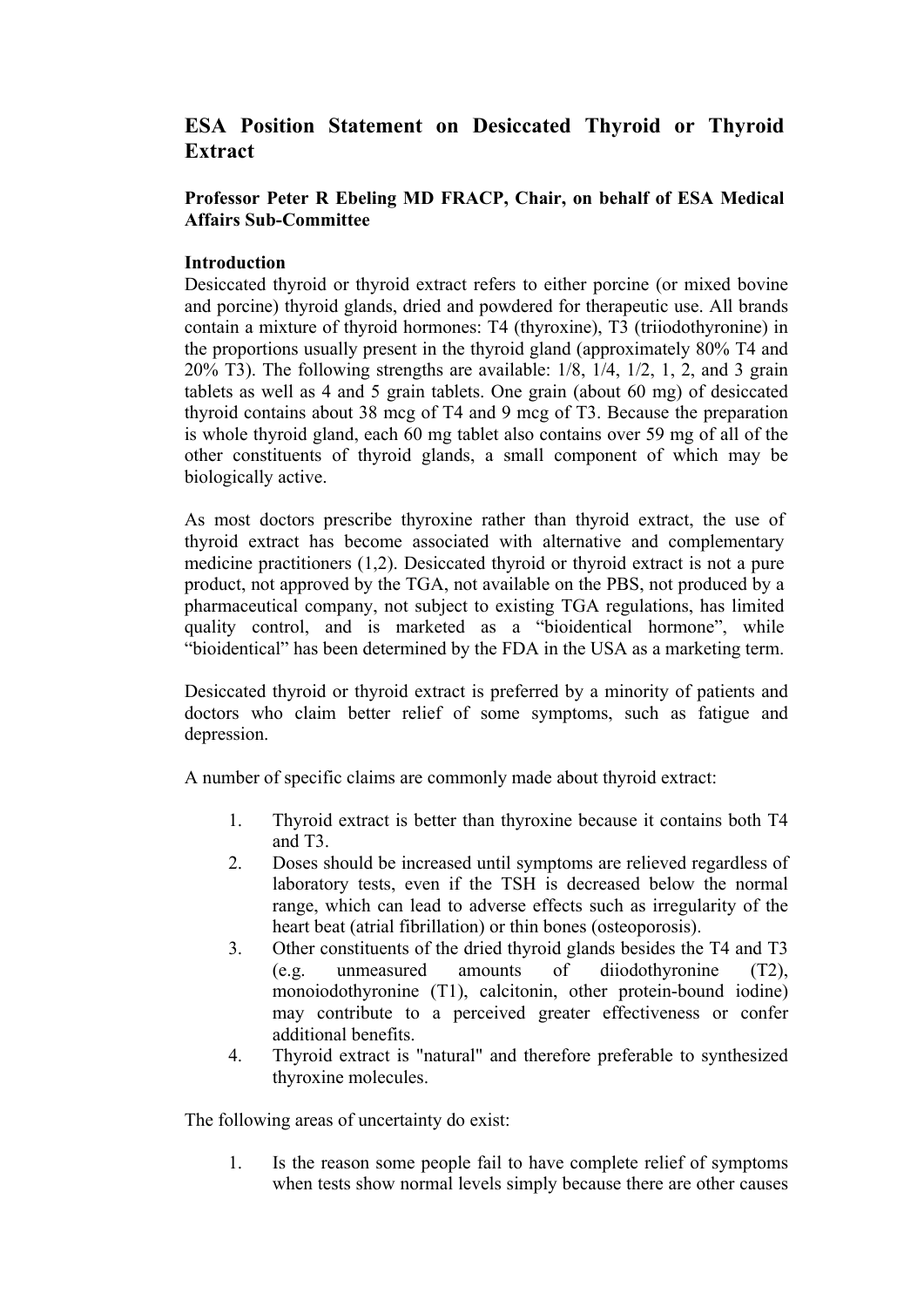of fatigue, depression, and weight gain that are mistakenly attributed to the thyroid? Could a placebo effect explain the better relief of these symptoms from thyroid extract?

- 2. Does a combination of T4 and T3 provide more effective symptom relief for some people than T4 alone? Multiple controlled trials have shown inconsistent benefits of various ratios of T4 and T3. However, there may be a subgroup who require T3 in addition to T4, because they cannot generate normal amounts from T4. However, if such a group exists the means to detect it have not.
- 3. Could the perceived benefit simply result from overtreatment? This is potentially deleterious to the patient in the long term, increasing the risk of both osteoporosis and atrial fibrillation.

Despite claims of proponents that desiccated thyroid or thyroid extract are superior to thyroxine or combinations of T4 and T3 for most people with hypothyroidism, no controlled clinical trials have been published, and most endocrinologists are concerned that superiority is due to a placebo effect or an effect of overtreatment.

|                               | <b>Thyroxine</b>                      | <b>Thyroid Extract</b>                                                   |
|-------------------------------|---------------------------------------|--------------------------------------------------------------------------|
| Molecular<br>structure        | Identical to human thyroxine          | Porcine or bovine thyroxine and<br>triiodothyronine; other<br>components |
| <b>TGA</b> oversight          | Yes                                   | No                                                                       |
| <b>Dosage</b>                 | Monitored; accurate and<br>consistent | Monitored; may be inaccurate or<br>inconsistent                          |
| <b>Purity</b>                 | Monitored; pure                       | Not monitored; impure                                                    |
| <b>Safety</b>                 | Tested; risks known                   | Not tested in trials; risks<br>unknown                                   |
| <b>Efficacy</b>               | Tested and proven                     | Not tested; unproven                                                     |
| <b>Scientific</b><br>evidence | Existent; conclusive                  | Insufficient                                                             |

#### **Considerations**

The controversies surrounding the safety and efficacy of "bioidentical hormones" such as desiccated thyroid or thyroid extract illustrate the need for further scientific and medical scrutiny of these substances. Until such studies are completed, physicians should exercise caution when prescribing "bioidentical hormones" and counsel their patients about the controversy over the use of these preparations. Additionally, patients should educate themselves about hormone therapies and engage in candid discussions with their doctors. Much consideration should be given to the decision to undergo any hormone therapy, and "bioidentical hormones" present unique and additional concerns because of the process by which many of them are made and the lack of quality controls. In particular, purity and dose equivalence with thyroxine and between different preparations are not regulated.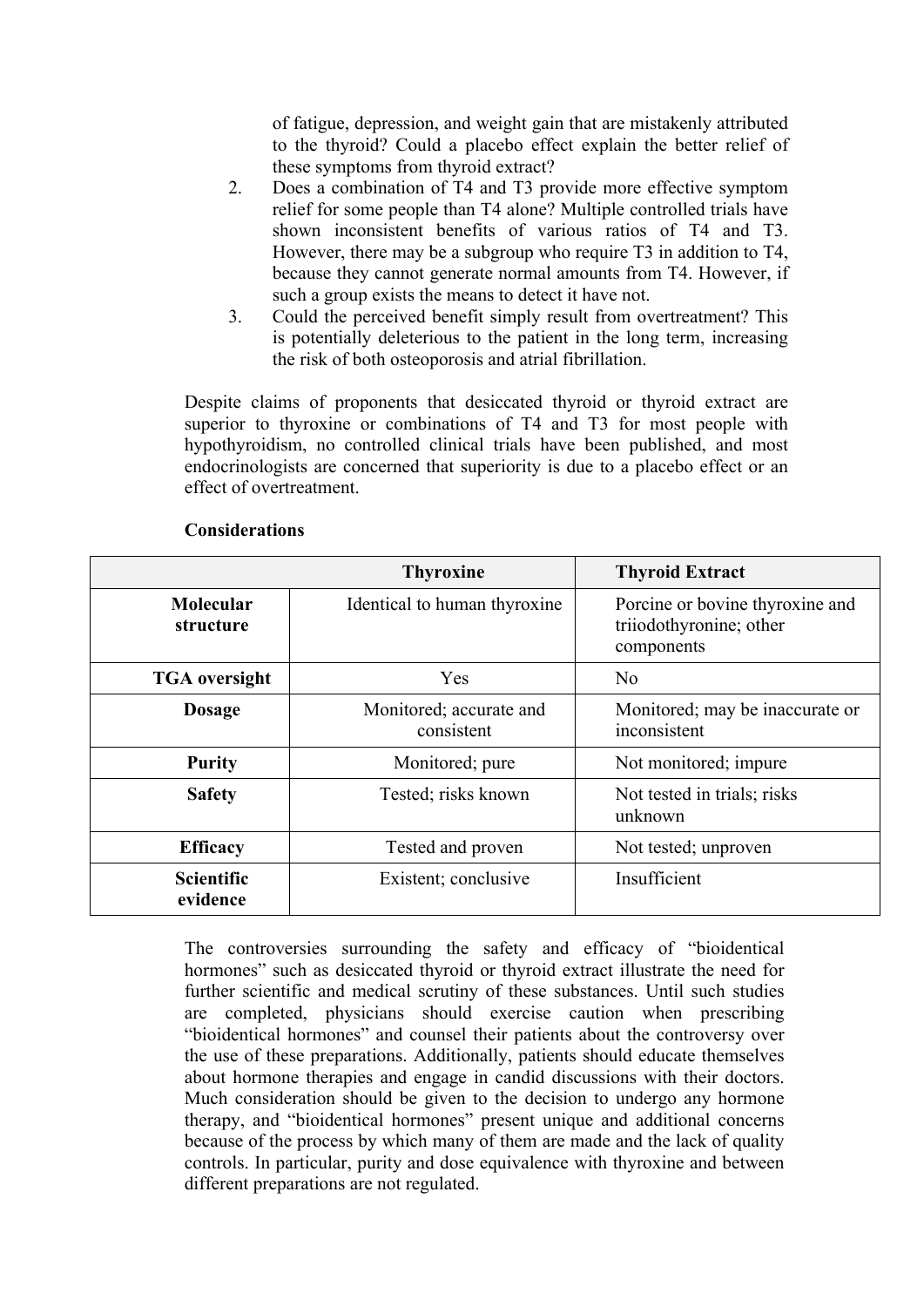#### **ESA Position**

In general, desiccated thyroid hormone or thyroid extract, combinations of thyroid hormones, or triiodothyronine should **not** be used as thyroid replacement therapy.

ESA advocates the use of a high-quality brand preparation of levothyroxine. Bioequivalence of levothyroxine preparations is based on total T4 measurement and not TSH levels; therefore, bioequivalence is not the same as therapeutic equivalence. However, the only two brands of levothyroxine (Oroxine, Eutroxsig) available in Australia are identical.

Importantly, therapy should be titrated after an interval of at least 6 weeks following any change in levothyroxine dose. The serum TSH level is most important, and a free T4 estimate may also be included in the assessment.

There is a resurgence of interest in the possible benefits of treatment of hypothyroidism with combinations of T4 and T3 or with thyroid extract. The small-scale study that seems to have sparked this interest treated patients for only 5 weeks, focused on mood changes, used a T4 plus T3 combination that differs substantially from that found in natural thyroid products, may have found benefit in only a subset of patients, and has not been replicated (3,4). Insufficient evidence is available to know which patients with hypothyroidism, if any, would be better treated with a combination of T4 plus T3, rather than with T4 alone.

The ESA strongly recommends that all hormonal preparations that are intended to provide replacement therapy, whether prepared and classified according to standard pharmaceutical guidelines, or as compounded, natural or nutritional products, should be subject to similar quality assurance and potency criteria, including clear analytical definition of their composition.

The ESA is concerned that patients are receiving potentially misleading or false information about the benefits and risks of "bioidentical hormones" such as desiccated thyroid or thyroid extract. Therefore, ESA supports TGA regulation and oversight of all hormones—"bioidentical" and traditional—regardless of chemical structure or method of manufacture.

This should include, but not be limited to, the following:

- Surveys for purity and dosage accuracy of desiccated thyroid or thyroid extract.
- Mandatory reporting of adverse events.
- A registry of adverse events related to the use of bioidentical hormone preparations, including desiccated thyroid or thyroid extract, should be supported by the TGA and could be managed by an external organization, as the TGA does not regulate or monitor these compounds.
- Inclusion of uniform information for patients, such as warnings and precautions, in packaging of bioidentical hormone products, including desiccated thyroid or thyroid extract